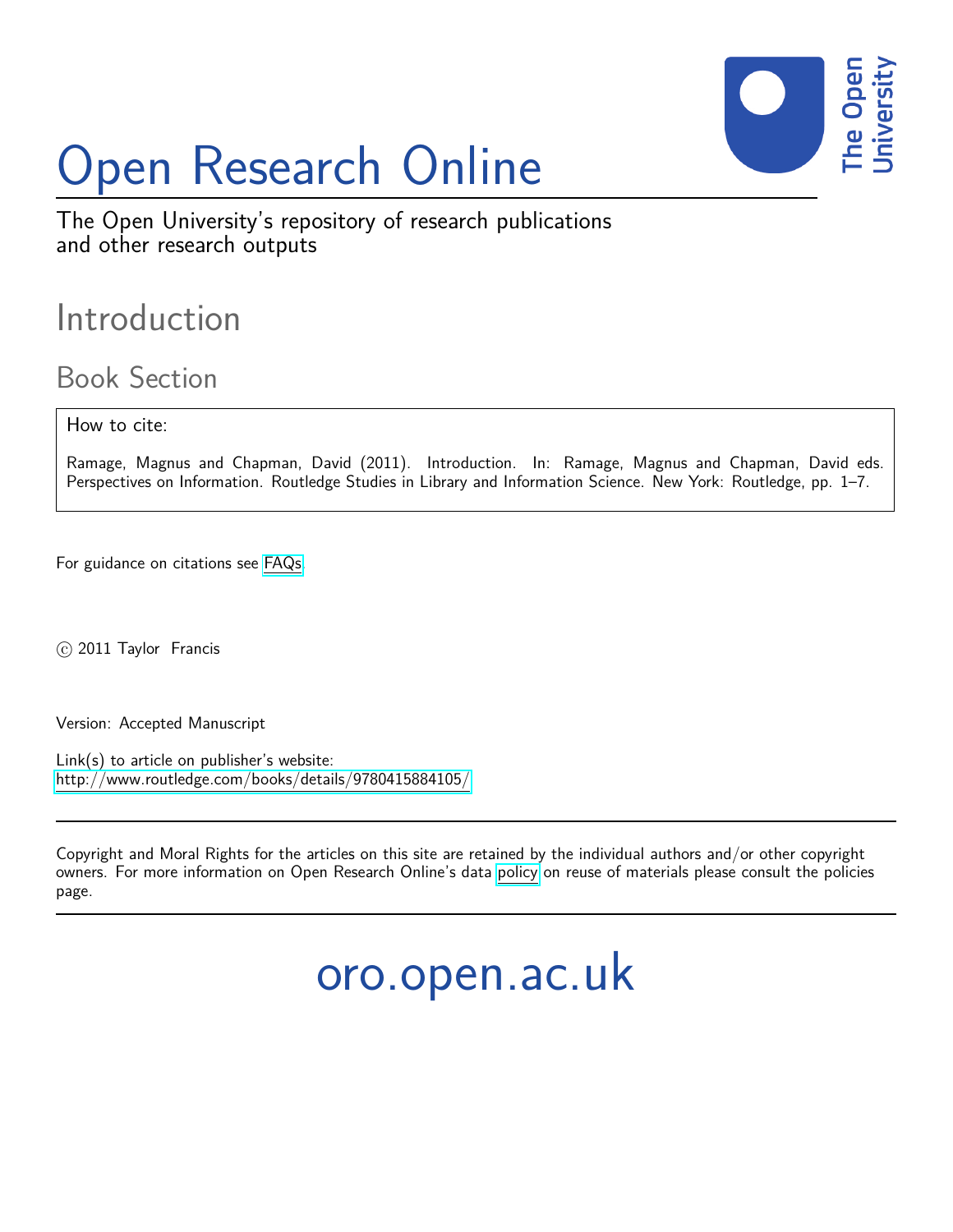#### **Chapter 1 Introduction**

*Magnus Ramage and David Chapman* 

## **Abstract**

This chapter sets the scene for the book, explaining why it is needed and what it aims to achieve.

## **The crucial role of information in society**

Information is everything, and everything is information (Beckett, 1971, p.103).

We live in a world suffused with information. From our bank records to our lists of friends, from our music collections to the genetic sequence of our bodies – many things which were perceived as physical objects are now widely understood through their information content.

Consider music as a straightforward example. There was a time before recording when music couldn't be separated from people, whether singing or playing an instrument, it was a person or persons doing it. Musical scores provided instructions, but the music required people. Technology broke that tie and music was available from an object, whether it was a musical box, pianola, a gramophone, tape or a CD. The fact that the encoding on a CD was digital was a significant departure from analogue records and tapes, but it wasn't one that necessarily had an impact on the user. The music was tied to a physical object even if it was a digital CD instead of an analogue record. Today, however, music floats free. You can download a file and use it wherever you want, transferring between laptop and mp3 player, TV and mobile phone. Or you don't even bother downloading the file, you just listen online whenever you want on your computer at the desk or via your smartphone.

Music on a phone draws attention to a consequence of digitization that has been developing since the telephone network started to use digital technology in the 1980s, and which is often referred to as *convergence*. Originally it was about the convergence of telecommunications and computing (telephone exchanges became giant computers, and computer data was sent over telephone links) but now all sorts of things converge because they all use digital technology. Taking telephone calls is only a small part of what a mobile phone does now. As well as playing music it takes photographs, gets you the train timetables and allows you to pay for your parking. There's little point in enumerating everything you can do because there will lots more that can be done with it in only a matter of months, and anyway sooner or later it will probably some different gadget doing all these things – the concept of a 'mobile phone' may itself soon be out of date. The message, though, is that more and more of these things are information, and the physical technology that gets them to us is incidental, or at least is a conceptually separate from the information.

Talk of what can be done with a mobile phone puts the emphasis on the individual, especially as a consumer. That is not the only area in which the focus on information is increasing though. Governments documents are replaced by online information, passports are supplemented by biometric data, movements are tracked by CCTV (for good or ill). Many have argued that the Internet will reshape democratic debate, and some evidence can be seen that this is already happening (as discussed by Castells, 2009). Frequently-quoted examples include the bottom-up nature of the Obama presidential campaign in the United States in 2008 and the organising of the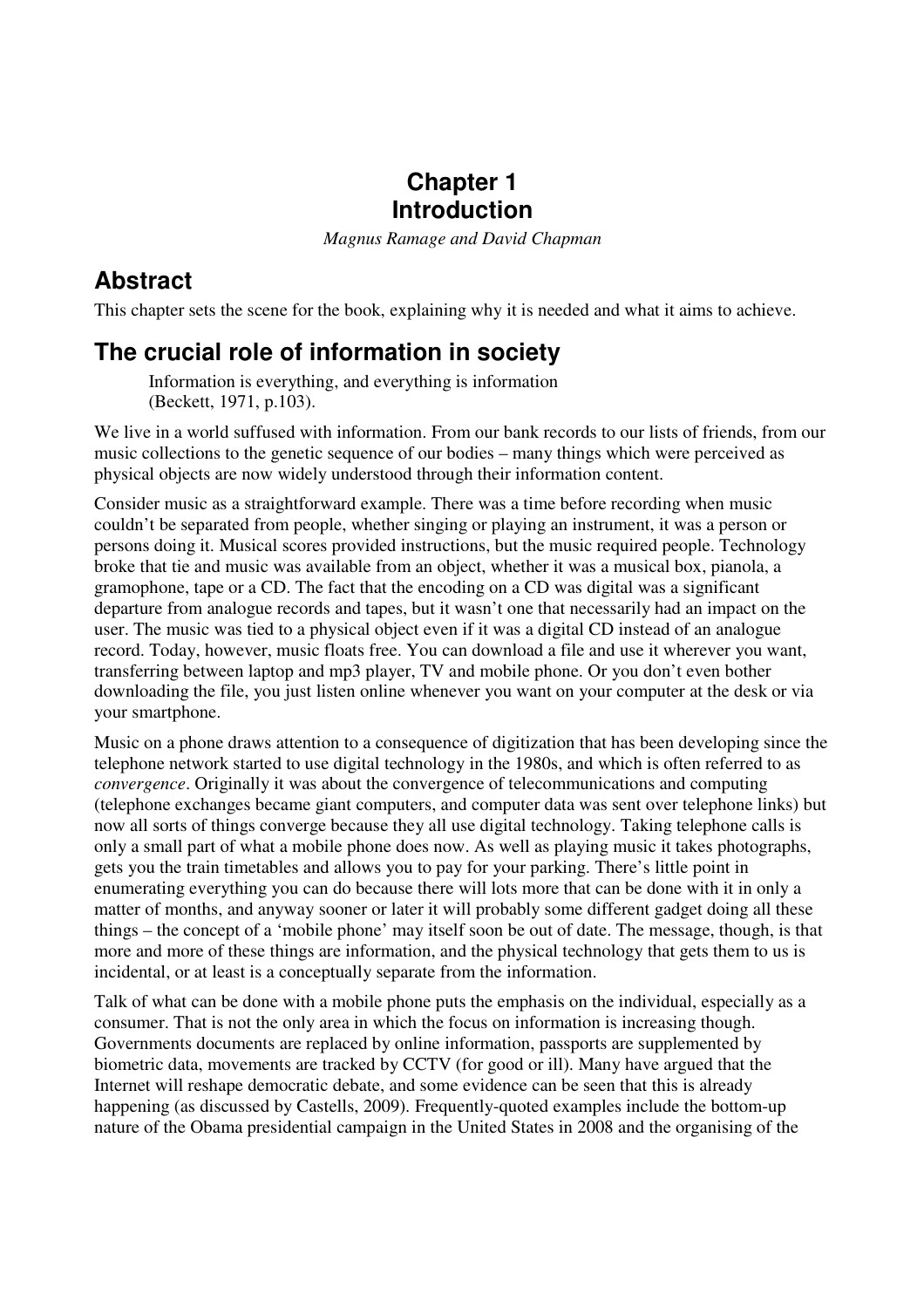opposition in Iran via Twitter in 2009, although the popular story of transformation through technology in both of these cases has been questioned.

It is examples such as these that lead many to describe our current period as the information age and the information society. While there is a need to be careful how we interpret these sentiments and the conclusions that we draw from them, at the very least we need to explore what is behind them. In particular, it is important to decipher what people are talking about when they refer to 'information', since it is far from obvious. In the words of Dretske (1981), quoted by Holwell in Chapter 6 of this book:

It is much easier to talk about information than it is to say what it is you are talking about … A surprising number of books, and this includes textbooks, have the word information in their title without bothering to include it in their index. It has come to be an all-purpose word, one with suggestive power to fulfil a variety of descriptive tasks.

By exploring information from a variety of perspectives, this book aims to contribute to the understanding of information.

#### **Information through many academic lenses**

An awareness of the need to understand information has arisen in many academic disciplines.

Pre-eminently, perhaps, it is engineering and technology, specifically computer and communications technology, that has led the way, since it is these technological developments that have, if not created the information age, at least been the main enabler. It may be that many working on developments in ICTs have done so with little reflection on the significance of their output, but others certainly have been fully aware of it, with many of them as enthusiastic evangelists for the possibilities opened-up by the new technologies (e.g. Shirky, 2008). The rise of the Internet and Web, and the significant changes upon society that have arisen through their development, have led to much hyperbole, especially about the dominant role of information, but it has also led to a richer and more considered debate about the history and the future of the Web (see, for example, Naughton, 2000; Berners-Lee et al., 2006). Yet as some technologists argue, the Web is not just changing the *role* of information but also the *nature* of information, or at least our relationship to it – as Weinberger (2007, p.7) vividly writes, "As we invent new principles of organization that make sense in a world of knowledge freed from physical constraints, information doesn't just want to be free. It wants to be *miscellaneous*".

Within social sciences, the concept of the Information Society figures highly as a topic of investigation – understandably given that 'society' is the central area of study of sociology, and given the primacy of information. The term 'information society' is in widespread use in popular writing and in government circles (the European Commission has long had a Director General for the Information Society). It has been analysed by a generation of social scientists, starting with the work of the economist Fritz Machlup (1962) who first wrote of the "knowledge industries" and continuing through later writers such as Daniel Bell (1973) with his work on post-industrial society, and Manuel Castells (1996) with his work on theories of the network society. For some writers, the information society is equated with globalization; for others, with postmodernism. The concept has been problematised by a number of writers in the social sciences – as Webster (2002, p.8) observes, "what strikes one in reading the literature on the information society is that so many writers operate with undeveloped definitions of their subject". Nonetheless, the concept is one that continues to be of some relevance and debate within the social sciences.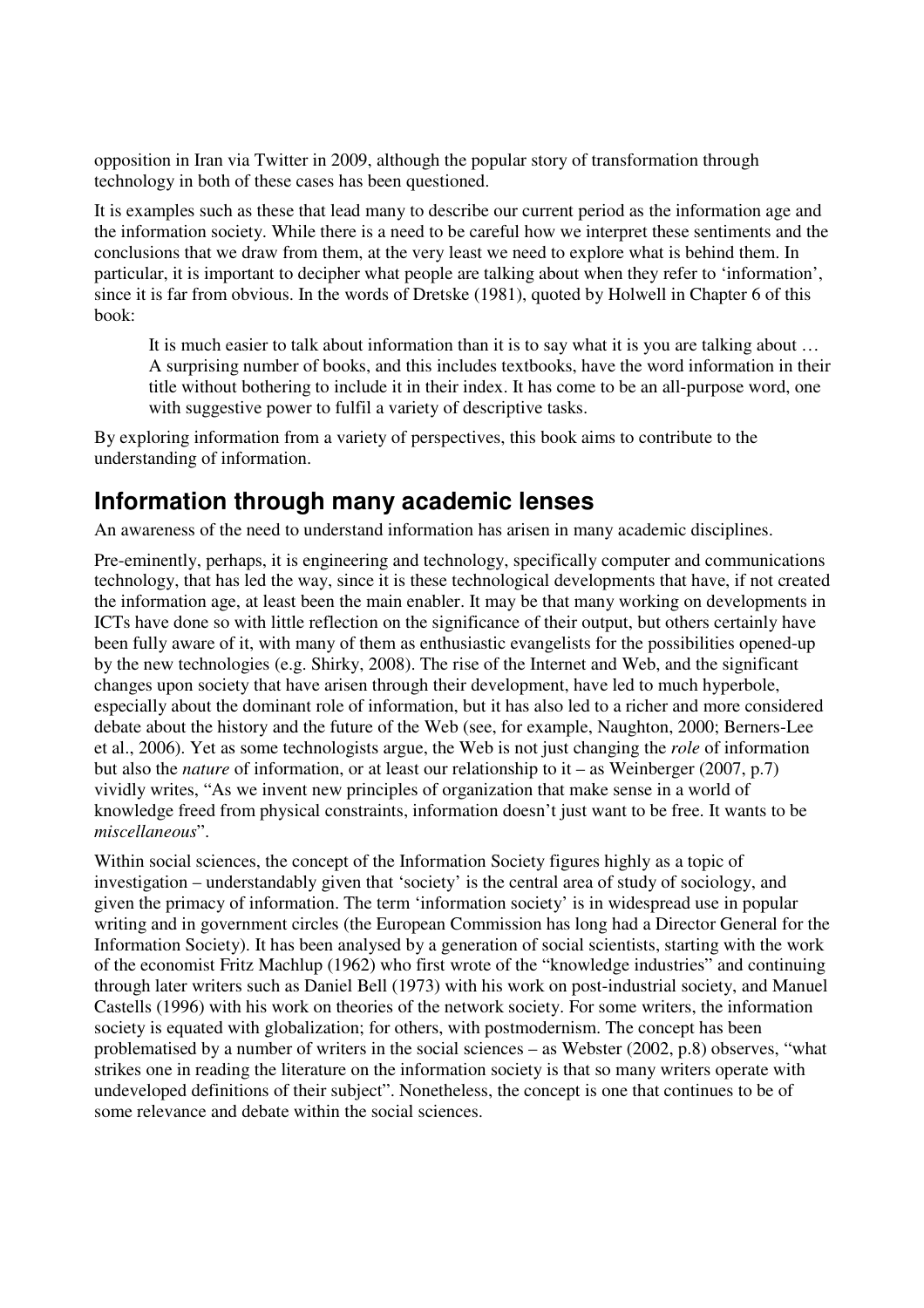The nature and role of information in business and management has inevitably received a lot of attention. Because of the economic nature of the discourse around the information society, much of the work in that area has had a strong influence upon business and management, albeit in a more populist vein – it was Peter Drucker (1968), working within the field of management, who coined the term 'knowledge worker'. As with other fields, but especially so given the nature of the popular business literature, one strand of writing has been strongly utopian and determinist, exemplified by works such as Frances Cairncross's *The Death of Distance* (Cairncross, 1997) and *We-Think* (Leadbeater, 2008).

The field of information systems, which sits between technology and management, takes information as its primary concept, and thus the nature of information is highly significant to the field. Most information systems textbooks have a section labelled 'what is information'. Nonetheless, as Checkland and Holwell (1998) observe, information is poorly analysed within the field, partly due to an implicit assumption that information is something tangible, the equivalent of a physical object that can be stored and processed within an information system. In many ways, information systems is still coming to terms with understanding its fundamental concept.

The humanities too have been exploring the possibilities opened up by information technologies, and the consequences of new ways of working – the term 'digital humanities' is much in vogue within a range of disciplines. The typical research method of a historian or literary critic, painstakingly working through archives or texts, has been transformed by the ubiquity of digital texts. Even more obvious have been the changes to library science, and more generally the change in the understanding of books (as discussed later in this book, in Chapter 8 by Foster-Jones).

A book that perhaps more than any other has brought popular attention to the impact of the changing understanding of information, as opposed to the impact of information technologies, is von Baeyer's *Information: The new language of science* (2003). While it is by no means universal in science, there is increasing awareness, especially in physics and biology, that the language of information provides a new tool for a scientific understanding of the world. Within biology there is both the growth of bioinformatics, with things like the human genome project from which we now have what might be thought of as a complete specification of a human being stored as a digital code, and biosemiotics which explores the meaning of signs in the biological world.

As people in all these different disciplines explore the nature and impact of information, others have been seeking a unified theory of information. This endeavour has been largely the work of philosophers, such as Luciano Floridi (2010) and Wolfgang Hofkirchner (2010). With information being discussed in so many different disciplines, seeking a unified theory is fraught with difficulties. There is no *a priori* reason to suppose that the word means the same thing when used in the different contexts, so a single definition of the word might be impossible. Floridi's approach has been to come up with a categorisation which encompasses a range of different types of information (Floridi 2010).

## **Approach of this book**

Rather than seeking a unified theory of information, this book is taking its cue from Von Baeyer's insight that information is a new *language* of science. We, however, argue that it is a language of much more than science, and this book has contributors from a range of disciplines. All have written about information, or about the new impacts of information, in their own fields of interest, and they have written in a deliberately accessible style aimed at presenting insights from their field to workers in other disciplines. In this way the book is to be considered a contribution to an interdisciplinary *conversation* about information. By exposing readers to the language of information as spoken in a range of disciplines, we aim to help them contribute both to the ongoing interdisciplinary exploration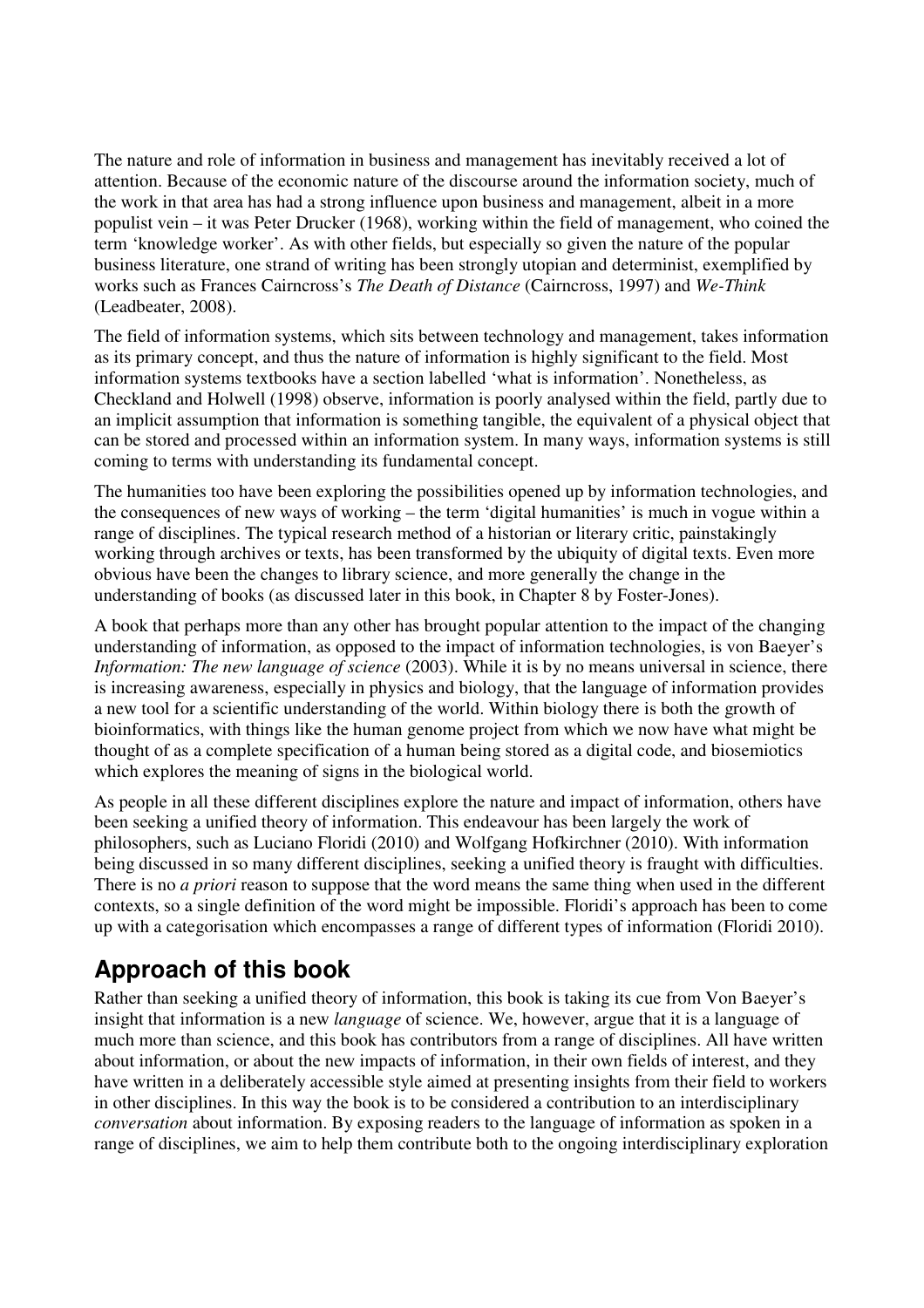into the nature of information, and to enriching their own disciplines through the insights that information offers.

We start in Chapter 2 with a historical perspective, specifically the birth of the current conception of information within the field of cybernetics. Magnus Ramage discusses the birth of cybernetics in the late 1940s, and contrasts two competing models of information that arose around the same time within cybernetics and which he argues are still pervasive. These models are: a 'hard' view, which treats information as an object in its own right; and a 'soft' view, which regards the context and meaning of information as crucial.

Chris Bissell continues the historical perspective in Chapter 3, but in a somewhat different way. He argues that the popular concept of 'the information revolution' is highly misleading, in several respects. In particular, he looks at the long history of information and communication technologies, and the ways in which they have previously both shaped, and been shaped by, the societies in which they arose. Bissell's writing is a particularly valuable counter to some of the utopian and deterministic writing about information that we referred to earlier.

Both Ramage and Bissell talk of the importance of the work of Claude Shannon, who is often described as "the father of information theory". In Chapter 4, David Chapman describes Shannon's work in more detail, and looks at the contentious question of whether Shannon's concept of information has any relevance to semantic information. Chapman draws on metaphors of layering, as used by engineers for layered models of communication systems, together with insights from semiotics, to suggest a way of thinking that links the two.

Semiotics is the main field that John Monk draws on in Chapter 5. He describes the functions of signs and how they are used by institutions. He suggests that 'information' is a word that comes into the vocabulary to talk about the sign games of institutions.

Both Sue Holwell in Chapter 6 and Paul Lefrere in Chapter 7 are interested in how information can inform purposeful action. Holwell comes from a background in Information Systems and explores what constitutes meaningful information in a social or organisational context. She introduces a hierarchy of concepts: data, capta, information and knowledge.

Lefrere describes the concept of 'exformation', the knowledge needed to make sense of a message but which is not sent because it is already known to both the sender and the recipient. He describes how messages sent between group members will be unintelligible to outsiders because they do not share the exformation.

Juanita Foster-Jones in Chapter 8 describes the changing nature of libraries, and the changing role of librarians, with the impact of web 2.0. It can be seen as a 'case study' of the consequences of information being freed from a material object, as books cease to need a body of paper and card.

Chapter 9 by Paul Piwek explores information in the context of human dialogue. Drawing on the insights of linguists, logicians, computer scientists and philosophers Piwek equates information flow with context change, and finds that effective information flow is a cooperative endeavour, and one that is dependent on the existing context.

Chapter 10 is the only chapter in this book which looks specifically at information in science. In it, Tony Nixon writes about information in quantum physics. He presents a simple explanation – as simple as anything can be in quantum physics – of how quantum information differs from classical information, and he talks about the concept of the quantum bit, the qubit. He briefly explains how quantum cryptography works, discusses some aspects of quantum computers and touches on the problems of real-world interpretations of quantum theory.